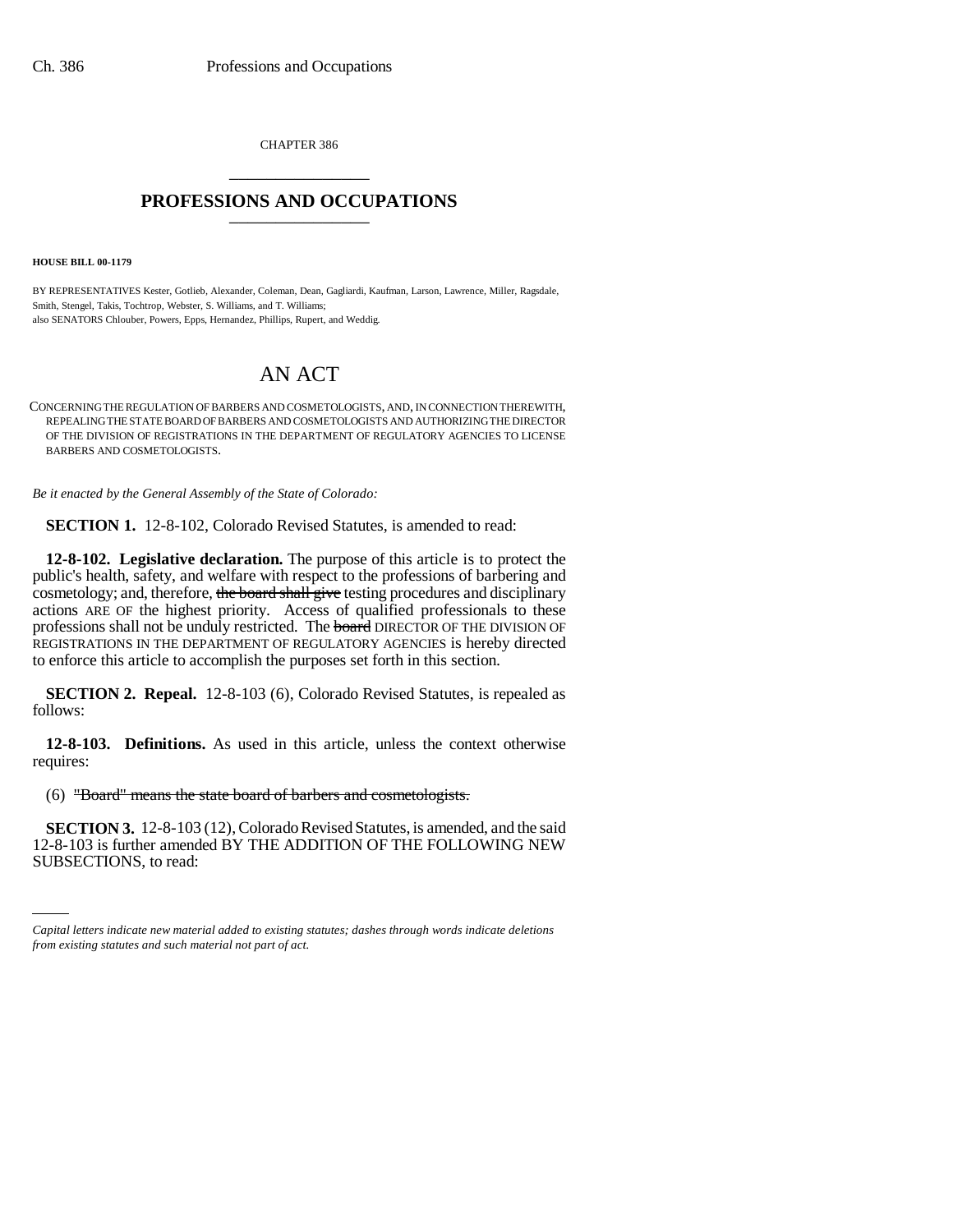**12-8-103. Definitions.** As used in this article, unless the context otherwise requires:

(9.3) "DIRECTOR" MEANS THE DIRECTOR OF THE DIVISION OF REGISTRATIONS IN THE DEPARTMENT OF REGULATORY AGENCIES.

(9.7) "HAIRSTYLING" MEANS PROVIDING ONE OR MORE OF THE FOLLOWING HAIR CARE SERVICES UPON THE UPPER PART OF THE HUMAN BODY FOR COSMETIC PURPOSES FOR PAYMENT EITHER DIRECTLY OR INDIRECTLY, OR WHEN DONE WITHOUT PAYMENT FOR THE PUBLIC GENERALLY:

(a) CLEANSING, MASSAGING, OR STIMULATING THE SCALP WITH OILS, CREAMS, LOTIONS, OR OTHER COSMETIC OR CHEMICAL PREPARATIONS, USING THE HANDS OR WITH MANUAL, MECHANICAL, OR ELECTRICAL IMPLEMENTS OR APPLIANCES;

(b) APPLYING COSMETIC OR CHEMICAL PREPARATIONS, ANTISEPTICS, POWDERS, OILS, CLAYS, OR LOTIONS TO THE SCALP;

(c) CUTTING, ARRANGING, BRAIDING, APPLYING HAIR EXTENSIONS TO, OR STYLING THE HAIR BY ANY MEANS USING THE HANDS OR WITH MANUAL, MECHANICAL, OR ELECTRICAL IMPLEMENTS OR APPLIANCES;

(d) CLEANSING, COLORING, LIGHTENING, WAVING, OR STRAIGHTENING THE HAIR WITH COSMETIC OR CHEMICAL PREPARATIONS, USING MANUAL, MECHANICAL, OR ELECTRICAL IMPLEMENTS OR APPLIANCES.

(9.8) "HAIRSTYLIST" MEANS A PERSON WHO ENGAGES IN ANY OF THE PRACTICES OF HAIRSTYLING.

(12) "Owner" includes any person who has a financial interest in a barbershop or beauty salon or any other place of business entitling him SUCH PERSON to participate in the promotion, management, or proceeds thereof. It does not include a person whose connection with the barbershop, beauty salon, or other place of business entitles him SUCH PERSON only to reasonable salary or wages for services actually rendered. The owner of a place of business is the person responsible for registering such place of business with the board DIRECTOR.

**SECTION 4. Repeal.** 12-8-104, Colorado Revised Statutes, is repealed as follows:

**12-8-104. State board of barbers and cosmetologists.** (1) There is hereby created in the division of registrations in the department of regulatory agencies a state board of barbers and cosmetologists consisting of five members to be appointed by the governor. Two members shall be licensed in Colorado to engage in the practice of cosmetology; two members shall be licensed in Colorado to engage in the practice of barbering; and one member shall be from the general public who is not licensed or employed in the practice of barbering or cosmetology and who has no financial interest in the practice of barbering or cosmetology. No member shall be an owner of a barber school or a beauty school. The professional members shall have been actively employed in their professions at least two years immediately preceding their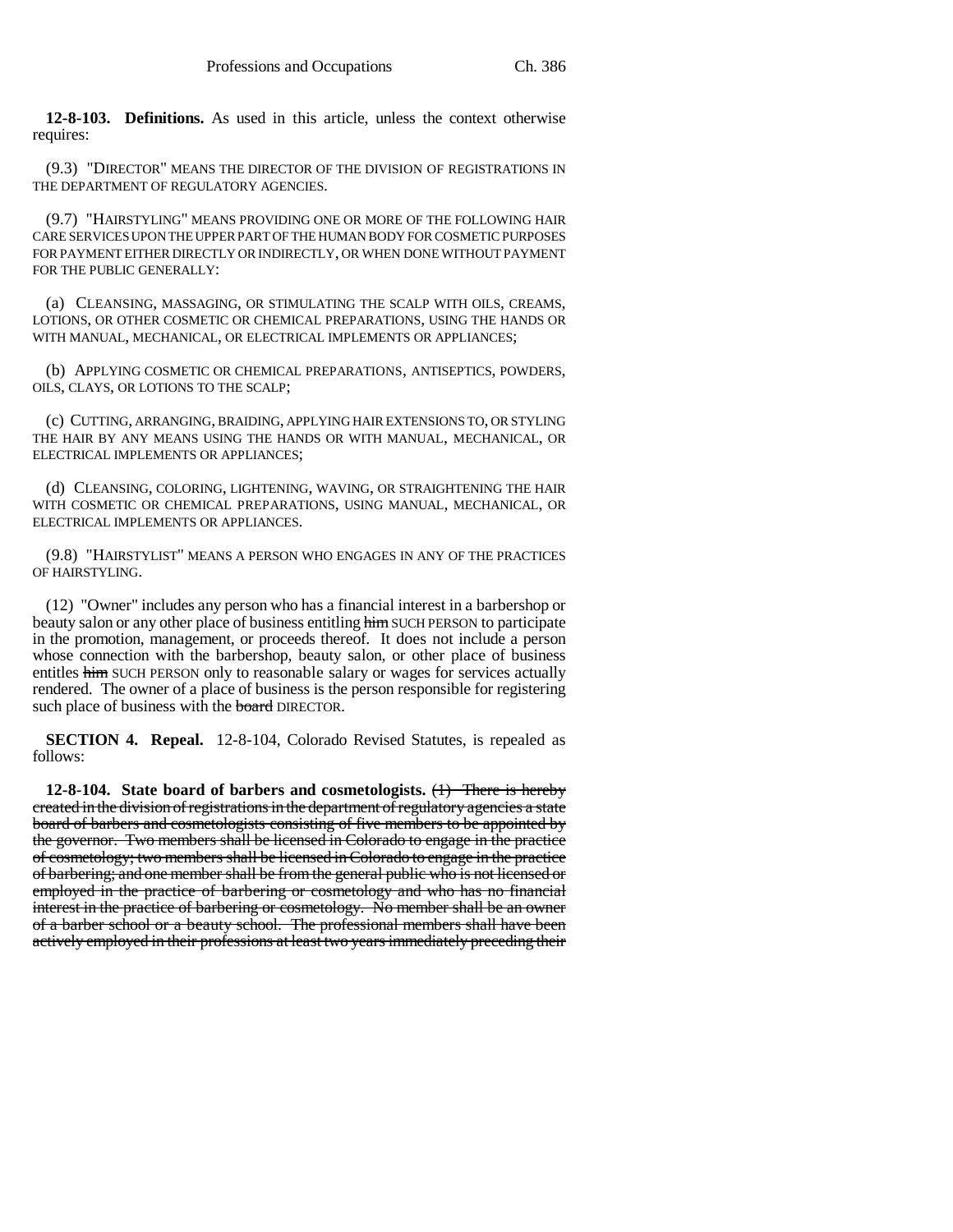## Ch. 386 Professions and Occupations

appointments and shall be active in their professions while serving on the board. No more than three members shall be appointed from the metropolitan area composed of the city and county of Denver and Adams, Arapahoe, Jefferson, and Boulder counties. Each member shall be appointed for a term of three years; except that, of the terms scheduled to begin on July 1, 1989, the terms of one barbering practitioner and one cosmetology practitioner, who shall be determined by the governor, shall expire on July 1, 1990, the term of the member from the general public shall expire on July 1, 1991, and the terms of the two remaining members shall expire on July 1, 1992. Any interim appointment necessary to fill a vacancy which has occurred by any reason other than expiration of term shall be for the remainder of the term of the individual member whose office has become vacant. No person shall be appointed to serve more than two terms as a member of the board. The governor may remove any board member for cause, which shall include but need not be limited to misconduct, incompetence, or neglect of duty.

(2) The board shall exercise its powers and perform its duties and functions specified in this article within the division of registrations under the department of regulatory agencies and the executive director thereof as if the same were transferred to the department by a **type 1** transfer, as such transfer is defined in the "Administrative Organization Act of 1968", article 1 of title 24, C.R.S.

(3) Repealed.

(4) Members of the board shall elect annually from among their number a president, a vice-president, and a secretary.

**SECTION 5. Repeal.** 12-8-106, Colorado Revised Statutes, is repealed as follows:

**12-8-106. Meetings - quorum - rules.** The board shall meet at such times as the board may direct. Three members of the board shall constitute a quorum for the transaction of business. All decisions of the board shall require an affirmative vote of a majority of the members present at such board meeting. If any board member has more than two unexcused absences from regularly scheduled or called meetings in any calendar year, the board shall ask the governor to appoint a new member in his place. The board shall prescribe rules for its government.

**SECTION 6.** 12-8-107, Colorado Revised Statutes, is amended to read:

**12-8-107. Books and records - report - publications.** (1) The board DIRECTOR shall keep a record of its proceedings. It THE DIRECTOR shall keep a register of applicants for licenses showing the name and address of each applicant and whether such applicant was granted or refused a license. It THE DIRECTOR shall keep a register of places of business showing each owner's name and the address of each such place of business. The books and records of the board DIRECTOR shall be prima facie evidence of matters contained therein and shall constitute public records.

(2) The board DIRECTOR may prepare and transmit annually, in the form and manner prescribed by the heads of the principal departments pursuant to the provisions of section 24-1-136, C.R.S., a report accounting to the governor for the efficient discharge of all responsibilities assigned by law or directive to the board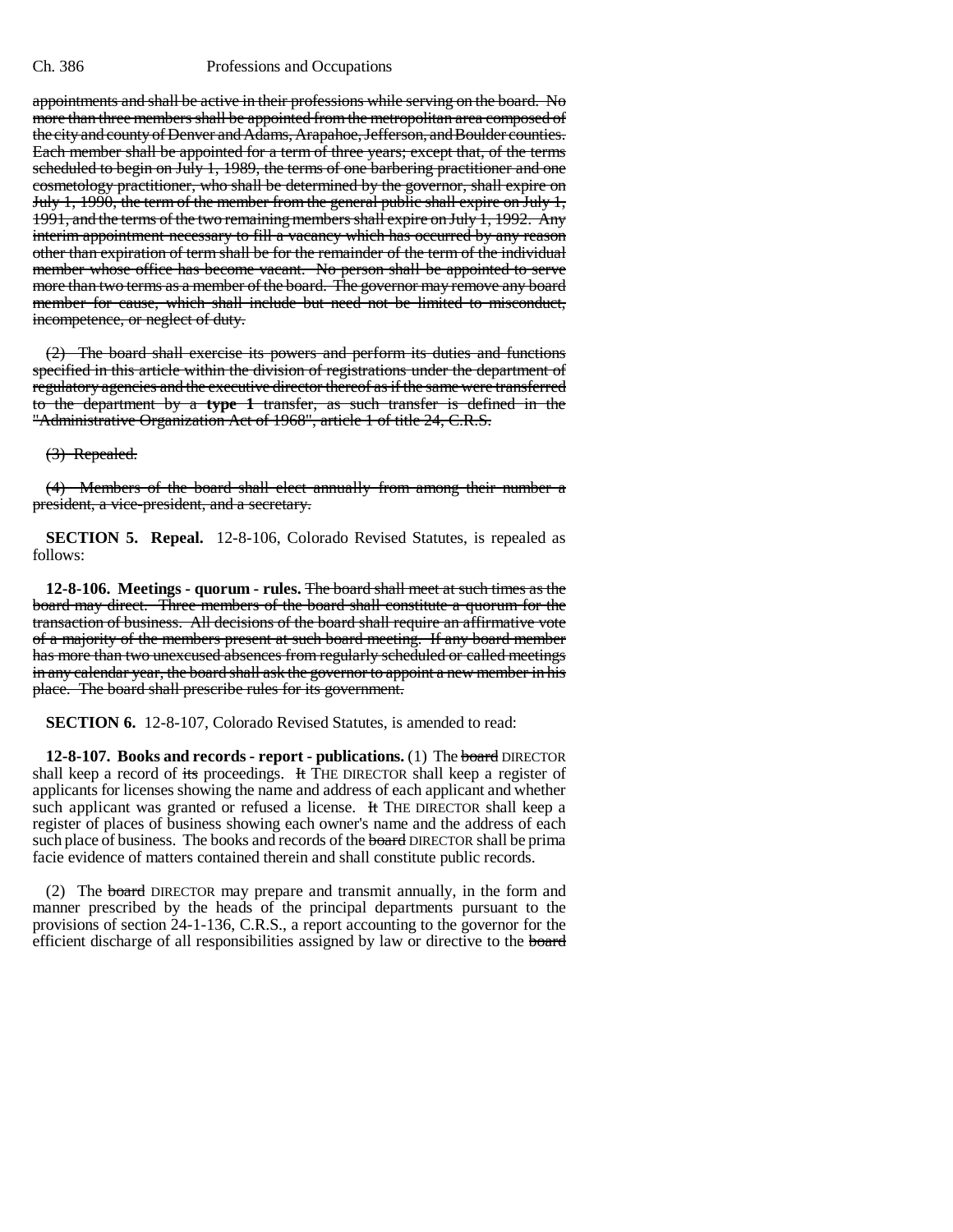## DIRECTOR.

(3) Publications of the board DIRECTOR circulated in quantity outside the executive branch shall be issued in accordance with the provisions of section 24-1-136, C.R.S.

**SECTION 7.** The introductory portion to 12-8-108 (1) and 12-8-108 (1) (b), (1) (c), (1) (f), and (1) (h), Colorado Revised Statutes, are amended, and the said 12-8-108 is further amended BY THE ADDITION OF A NEW SUBSECTION, to read:

**12-8-108. Powers and duties of the director - advisory committee - repeal.** (1) The board DIRECTOR has the following powers and duties:

(b) To revoke, suspend, deny, or make probationary licenses upon proof of violation of the rules and regulations established by the board DIRECTOR or violation of the statutes of this state;

(c) To prescribe, with the approval of the department of public health and environment, such safety and sanitary rules as it THE DIRECTOR may deem necessary to protect the health and safety of the public and of employees;

(f) To investigate, upon written complaint, all suspected or alleged violations of this article and to enter premises in which violations are alleged to have occurred during business hours; and through its THE DIRECTOR'S designated agents, to subpoena such books, records, or documents as it THE DIRECTOR deems necessary for a complete investigation of any suspected or alleged violation of this article and to compel the attendance of witnesses and the giving of testimony and documents for any proceeding conducted by the **board** DIRECTOR pursuant to such investigation;

(h) To send letters of admonition, when a written complaint or an investigation discloses a violation of this article which THAT, in the opinion of the board DIRECTOR, does not warrant formal action but which THAT should not be dismissed as being without merit, and such letter of admonition shall be sent to the person against whom the written complaint was made by certified mail and a copy thereof to the person making the written complaint, but such person complained against shall be advised that he SUCH PERSON has the right to request in writing, within twenty days after proven receipt of the letter, that formal disciplinary proceedings be initiated against him OR HER to adjudicate the propriety of the conduct upon which the letter of admonition is based. If such request is timely made, the letter of admonition shall be deemed vacated, and the matter shall be processed by means of formal disciplinary proceedings.

(2) (a) THE DIRECTOR SHALL APPOINT A FIVE MEMBER ADVISORY COMMITTEE TO ASSIST IN THE PERFORMANCE OF THE DIRECTOR'S DUTIES. THE ADVISORY COMMITTEE SHALL CONSIST OF AT LEAST THREE LICENSEES WHO HAVE EXPERTISE IN THE AREA UNDER REVIEW. MEMBERS OF THE ADVISORY COMMITTEE SHALL BE COMPENSATED FOR THEIR SERVICES IN ACCORDANCE WITH THE PROVISIONS OF SECTION 24-34-102 (13), C.R.S.

(b) THIS SUBSECTION (2) IS REPEALED, EFFECTIVE JULY 1, 2005. PRIOR TO SUCH REPEAL, THE ADVISORY COMMITTEE SHALL BE REVIEWED AS PROVIDED FOR IN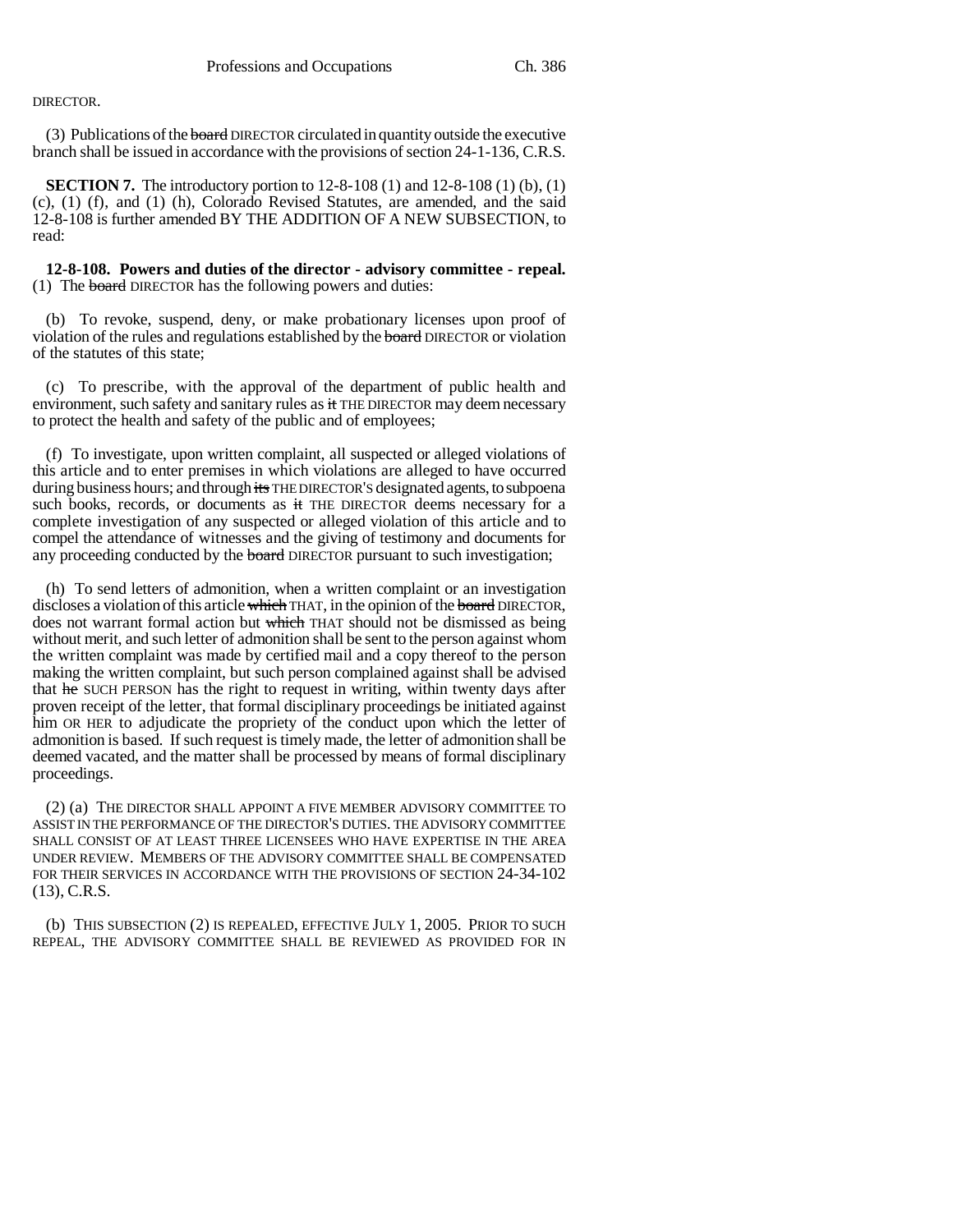SECTION 2-3-1203, C.R.S.

**SECTION 8.** 12-8-109, Colorado Revised Statutes, is REPEALED AND REENACTED, WITH AMENDMENTS, to read:

**12-8-109. Rules and orders adopted by the state board of barbers and cosmetologists under previous law - persons licensed or registered under previous law.** (1) ALL RULES, REGULATIONS, RATES, ORDERS, AND AWARDS OF THE STATE BOARD OF BARBERS AND COSMETOLOGISTS LAWFULLY ADOPTED PRIOR TO JULY 1, 2000, SHALL CONTINUE TO BE EFFECTIVE UNTIL REVISED, AMENDED, REPEALED, OR NULLIFIED PURSUANT TO LAW.

(2) ALL LICENSES ISSUED BY THE STATE BOARD OF BARBERS AND COSMETOLOGISTS TO PRACTICE BARBERING OR COSMETOLOGY PRIOR TO JULY 1, 2000, SHALL REMAIN VALID AND SHALL BE SUBJECT TO RENEWAL BY THE DIRECTOR PURSUANT TO SECTION 12-8-115.

**SECTION 9.** 12-8-110 (1), (2), (3), (4), and (5), Colorado Revised Statutes, are amended to read:

**12-8-110. Examinations.** (1) For the benefit of applicants, the **board** DIRECTOR shall hold examinations as often as necessary, subject to appropriation constraints.

(2) The respective examinations of applicants for licenses to practice barbering, HAIRSTYLING, or cosmetology under this article shall be conducted under rules prescribed by the board DIRECTOR and shall include practical demonstrations, written tests in reference to the practices to which a license is applied, and such related studies or subjects as the **board** DIRECTOR may determine necessary for the proper and efficient performance of such practices, and such examinations shall not be confined to any specific system or method. The practical demonstrations shall be conducted under conditions which THAT are as similar to actual operating conditions as possible. The **board** DIRECTOR is authorized to rent adequate facilities in which to hold such examinations.

(3) Such examinations shall be consistent with the practical and theoretical requirements of the practices of barbering, HAIRSTYLING, or cosmetology as provided by this article, and such examinations shall be reviewed, revised, and updated periodically on a reasonable basis by the board DIRECTOR. Examinations shall be graded promptly, and the results of said THE examinations shall be made available to the applicants promptly. The examination shall emphasize health and safety issues. Such examinations may SHALL be developed and shall be graded within the state of Colorado.

(4) The board DIRECTOR shall offer a separate and complete testing station and facility for each applicant, and no oral examination shall be given in connection with practical demonstrations.

(5) No person shall be permitted to examine applicants in any of the practical portions for barbers, HAIRSTYLISTS, cosmetologists, cosmeticians, or manicurists in which said person has not had practical experience and received a license as provided in this article.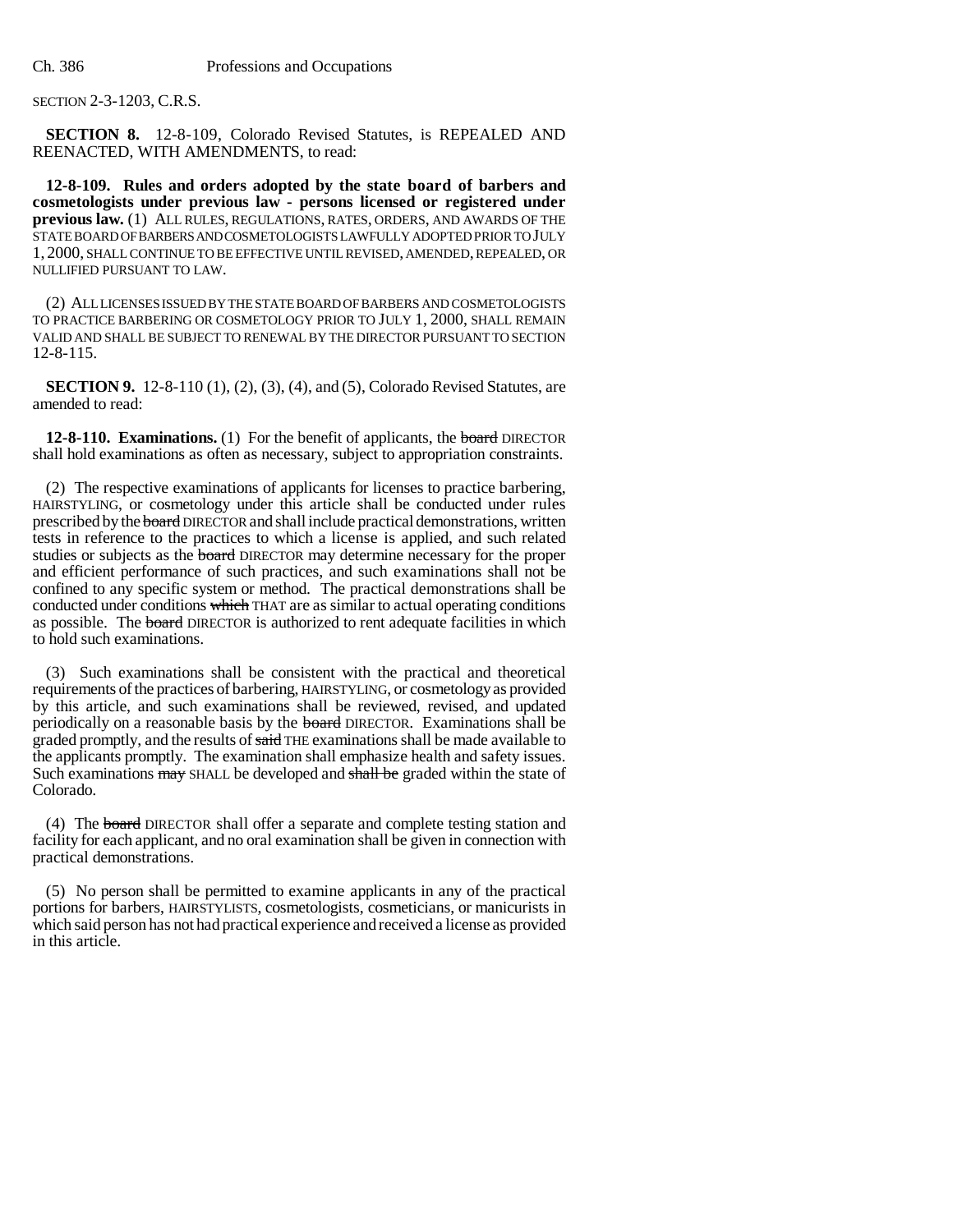**SECTION 10.** 12-8-111 (1) and (2), Colorado Revised Statutes, are amended to read:

**12-8-111. Application - form.** (1) Each applicant for examination shall file with the board, or its DIRECTOR, OR THE DIRECTOR'S designee, a written application in such form as the board DIRECTOR may require to set forth the qualifications of the applicant and shall submit satisfactory proof of the required age and education.

(2) Each applicant for registration shall file with the board DIRECTOR, or its THE DIRECTOR'S designee, a written application in such form as the board DIRECTOR may require pursuant to section 12-8-114.5.

**SECTION 11.** 12-8-112, Colorado Revised Statutes, is amended to read:

**12-8-112. Results of examinations.** The results of examinations and the sufficiency of the qualifications of applicants for admission to such examinations or for licenses shall be determined by the board DIRECTOR or by such person as the board DIRECTOR shall designate.

**SECTION 12.** 12-8-113, Colorado Revised Statutes, is amended to read:

**12-8-113. When the director admits applicant.** If the **board** DIRECTOR finds that the applicant meets the qualifications of sections 12-8-111 and 12-8-114 and has submitted any other credentials required by the **board** DIRECTOR for admission to the examination and has paid the required fee, the **board** DIRECTOR shall admit such applicant to examination.

**SECTION 13.** 12-8-114 (2) and (4), Colorado Revised Statutes, are amended, and the said 12-8-114 is further amended BY THE ADDITION OF A NEW SUBSECTION, to read:

**12-8-114. Qualifications of applicants - requirements.** (2) An applicant for examination shall furnish proof of graduation from a barber school or beauty school approved by the private occupational school division pursuant to article 59 of this title and part 7 of article 60 of title 23, C.R.S.; approved by the state board for community colleges and occupational education pursuant to article 60 of title 23, C.R.S.; or, if the school is located in another state or country, approved by the governmental agency responsible for approving such schools in that state or country. The applicant shall also furnish proof that the applicant has successfully completed educational requirements equal to those set by the **board** DIRECTOR. If the applicant has graduated from a school located outside Colorado, the applicant shall furnish proof that the applicant has successfully completed educational requirements substantially equal to those set by the **board** DIRECTOR.

(4) Every person desiring to obtain a license to practice the occupation of a barber, cosmetologist, cosmetician, HAIRSTYLIST or manicurist in this state shall apply therefor and pay to the board DIRECTOR an examination fee. Applicants who successfully pass such examination and who otherwise qualify shall be issued a license upon the payment of the required fee.

(5) NOTWITHSTANDING ANY LAW TO THE CONTRARY, NO EXAMINATIONS FOR A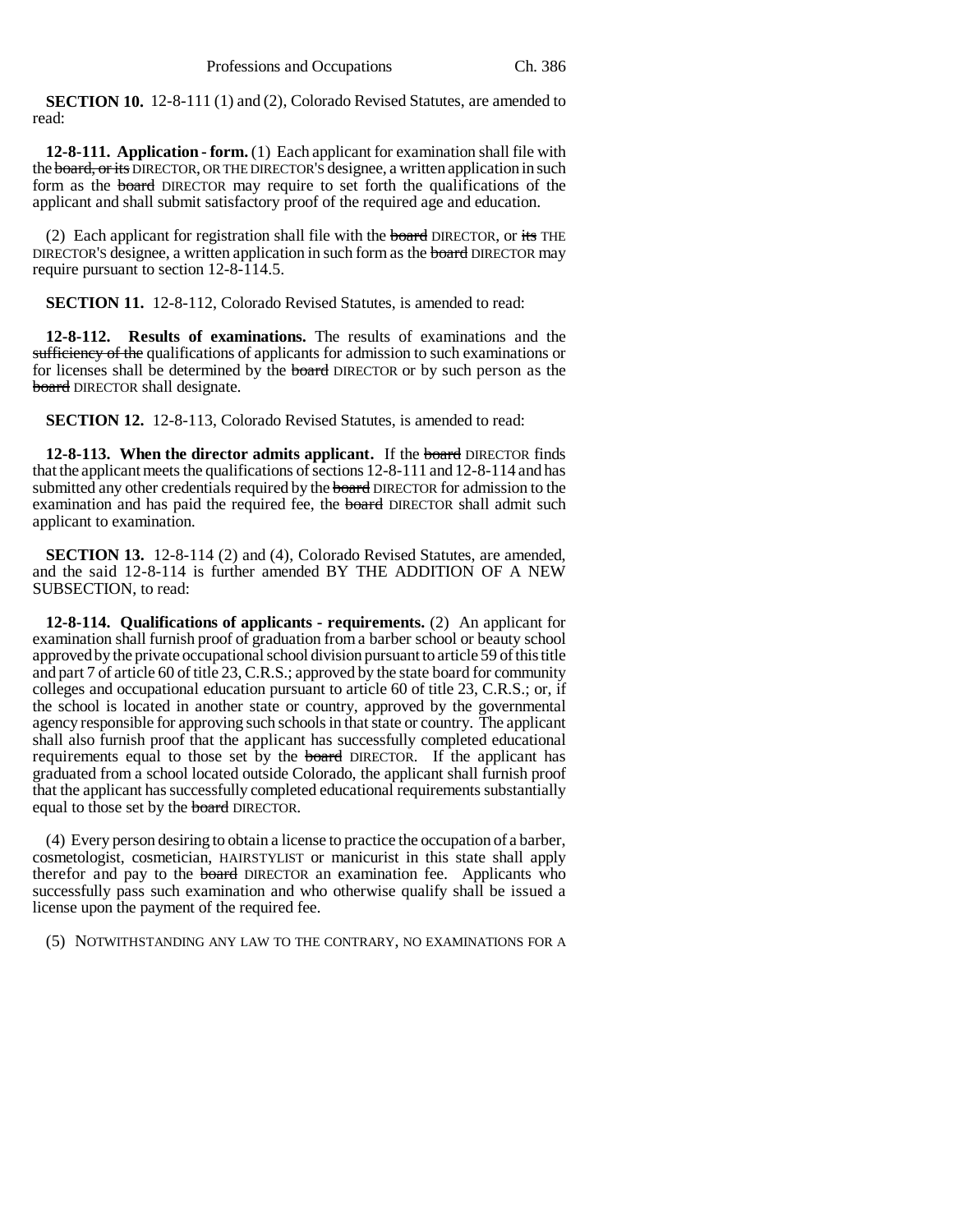HAIRSTYLIST LICENSE AND NO HAIRSTYLIST LICENSES SHALL BE ISSUED UNTIL ON OR AFTER JANUARY 15, 2001.

**SECTION 14.** 12-8-114 (3), Colorado Revised Statutes, is amended BY THE ADDITION OF A NEW PARAGRAPH to read:

**12-8-114. Qualifications of applicants - requirements.** (3) An applicant for examination shall furnish proof of training of not less than the number of hours of course completion in the subject area in which the applicant seeks licensure as follows:

(e) ONE THOUSAND HOURS FOR A HAIRSTYLIST.

**SECTION 15.** The introductory portion to 12-8-114.5 (1) and 12-8-114.5 (2) and (3), Colorado Revised Statutes, are amended to read:

**12-8-114.5. Registration for places of business.** (1) All places of business shall be registered with the **board which** DIRECTOR WHO shall maintain a registry for this purpose. When a barber shop, beauty salon, or other place of business opens, relocates, or has a transfer of ownership, the owner must register with the board DIRECTOR. The **board** DIRECTOR is hereby authorized to establish and collect a fee which THAT shall be based on the board's DIRECTOR'S actual costs associated with the maintenance of a registry of places of business. The registry shall contain the following information:

(2) Failure of an owner of a place of business to register shall not be basis for disciplinary action; however, the owner of the place of business shall be liable for the board's DIRECTOR'S costs associated with the enforcement of this section.

(3) An owner of a place of business possessing a valid license on or before July 1, 1990, need not register such place of business. A licensee in good standing on such date shall be deemed registered; except that the board DIRECTOR shall have the authority to require information for registration pursuant to subsection (1) of this section.

**SECTION 16.** 12-8-115 (1), Colorado Revised Statutes, is amended to read:

**12-8-115. Renewal of license.** (1) The fee for renewal of a license shall be paid to the board DIRECTOR no later than the expiration date on the current license, and such fee may be submitted at any time within ninety days preceding such expiration date.

**SECTION 17.** 12-8-117, Colorado Revised Statutes, is amended to read:

**12-8-117. Disposition of fees.** All fees shall be collected by the board DIRECTOR and transmitted to the state treasurer, who shall credit the same pursuant to section 24-34-105, C.R.S., and the general assembly shall make annual appropriations pursuant to said section for expenditures of the board DIRECTOR incurred in the performance of its THE DIRECTOR'S duties under this article, which expenditures shall be made out of such appropriations upon vouchers and warrants drawn pursuant to law.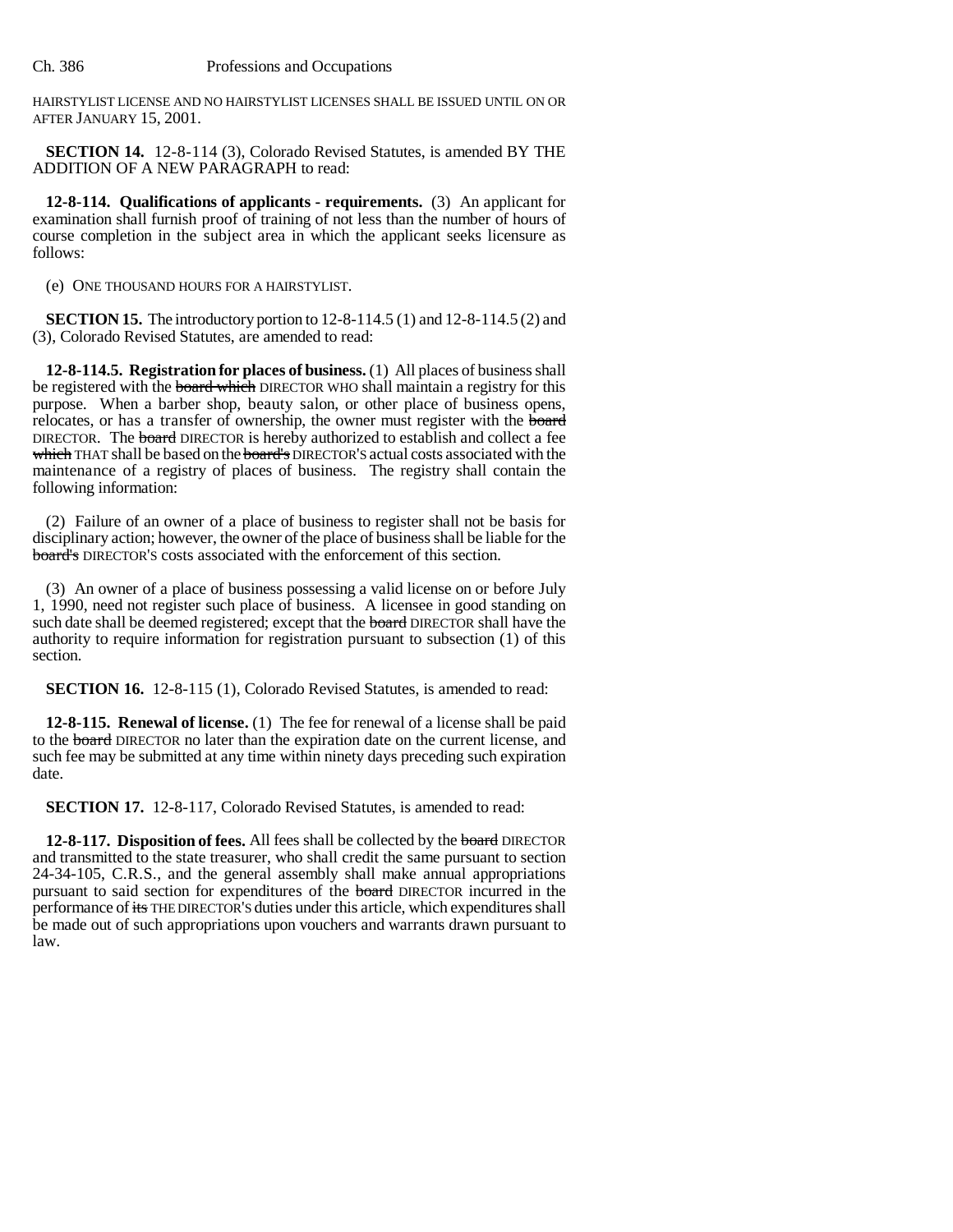**SECTION 18.** 12-8-118, Colorado Revised Statutes, is amended to read:

**12-8-118. Licensure by endorsement.** (1) The board DIRECTOR shall issue a license by endorsement to engage in the practice of barbering, cosmetology, manicuring, HAIRSTYLING or cosmetician services in this state to an individual who is licensed POSSESSES AN ACTIVE, VALID LICENSE IN GOOD STANDING to practice in that profession in another state or a territory of the United States or in a foreign country if the applicant presents proof satisfactory to the board DIRECTOR that, at the time of application for a Colorado license by endorsement, the applicant:

(a) Possesses credentials and qualifications which THAT are substantially equivalent to requirements in Colorado for licensure by examination and meets all other requirements for licensure pursuant to this article. The board DIRECTOR may specify by rule and regulation what shall constitute substantially equivalent credentials and qualifications; OR

(b) HAS PRACTICED AS A LICENSED BARBER, HAIRSTYLIST, COSMETOLOGIST, COSMETICIAN, OR MANICURIST FOR AT LEAST TWO OF THE FIVE YEARS IMMEDIATELY PRECEDING THE DATE OF THE APPLICATION AND MEETS ALL OTHER REQUIREMENTS FOR LICENSURE PURSUANT TO THIS ARTICLE.

**SECTION 19.** 12-8-119, Colorado Revised Statutes, is amended to read:

**12-8-119. Issuance of license - display.** If an applicant for examination to practice barbering or cosmetology passes such examination to the satisfaction of the board and has paid the required fee and complies with the requirements of this article, the board DIRECTOR shall issue a license to that effect. Such license shall be evidence that the person to whom it is issued is entitled to engage in the practices, occupation, or occupations stipulated therein. Such license shall be conspicuously displayed in his SUCH LICENSEE'S principal office or place of business or employment.

**SECTION 20.** 12-8-121 (1) (d), Colorado Revised Statutes, is amended to read:

**12-8-121. Exemptions.** (1) Nothing in this article shall prohibit services by:

(d) A student of a barbering or cosmetology school who has received more than three hundred hours of instruction TWENTY PERCENT OF THE HOURS OF INSTRUCTION REQUIRED IN SECTION 12-8-114 (3) and who is rendering services at such school UNDER SUPERVISION OF A LICENSEE WITHIN THE SCHOOL SETTING.

**SECTION 21.** 12-8-122, Colorado Revised Statutes, is amended to read:

**12-8-122. Director may employ aid - compensation.** The board DIRECTOR may employ any person licensed pursuant to this article for the purpose of conducting examinations. Such persons shall not be connected with any school teaching barbering or cosmetology. Any person so employed by the board DIRECTOR may receive for his services compensation FOR SERVICES for each day employed in the actual discharge of his SUCH PERSON'S official duties and his actual and necessary expenses incurred, to be set by the board DIRECTOR upon the approval of the executive director of the department of regulatory agencies.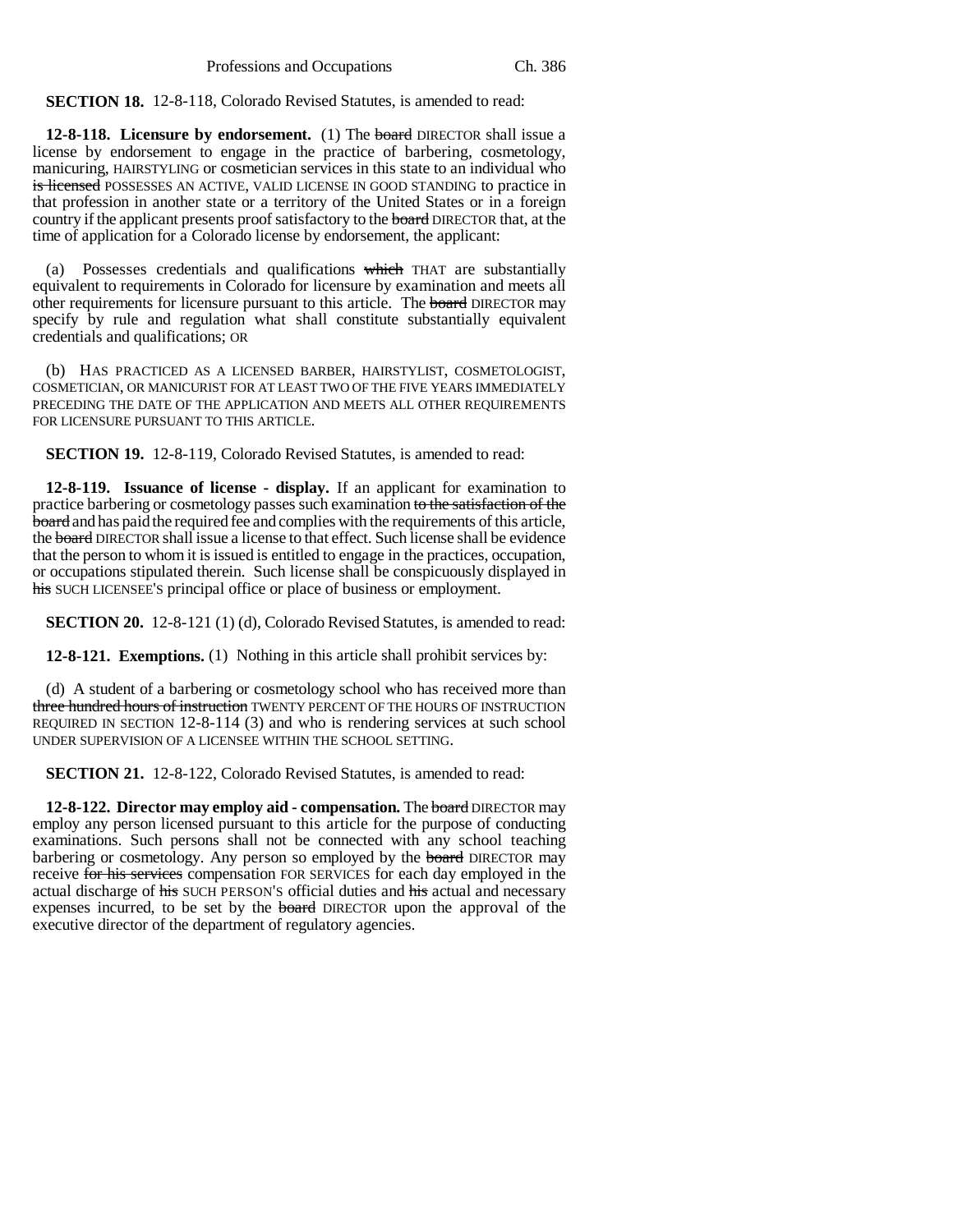Ch. 386 Professions and Occupations

**SECTION 22.** 12-8-123, Colorado Revised Statutes, is amended to read:

**12-8-123. Inspections.** Upon written complaint, inspections under section 12-8-108 (1) (f) of barbershops, beauty salons, places of business, and booths rented therein operated by independent licensees may be conducted by the **board** DIRECTOR, or the board DIRECTOR may contract for such inspections. It shall be the duty of the board to THE DIRECTOR SHALL maintain detailed records of all complaints and responses thereto TO SUCH COMPLAINTS.

**SECTION 23.** 12-8-127 (1) and the introductory portion to 12-8-127 (2), Colorado Revised Statutes, are amended to read:

**12-8-127. Penalty.** (1) Any person practicing barbering or cosmetology, or any of the practices thereof, or acting in any capacity wherein a license is required without a license provided for in this article; any person knowingly employing a barber or cosmetologist who has not obtained such license; any person who falsely pretends to be qualified to practice such occupation; any person who permits anyone in his SUCH PERSON'S employ or under his OR HER supervision or control to practice barbering or cosmetology without a license from ISSUED BY the board DIRECTOR; any person who obtains or attempts to obtain a license for money other than the required fee or other thing of value commits a class 2 misdemeanor and shall be punished as provided in section 18-1-106, C.R.S.

(2) In addition to any other penalty, any person who violates the provisions of this article or the rules and regulations of the board DIRECTOR promulgated under this article may be penalized by the **board** DIRECTOR upon a finding of a violation pursuant to article 4 of title 24, C.R.S., as follows:

**SECTION 24.** 12-8-127.5 (1) and (2), Colorado Revised Statutes, are amended to read:

**12-8-127.5. Cease and desist orders.** (1) If, as the result of an investigation of a written complaint by any person or on the board's DIRECTOR'S own motion, the board DIRECTOR initiates and conducts a hearing and on the basis of evidence presented at the hearing a majority of the board determines that any person who is acting or has acted without the required license, or is otherwise in violation of this article, or is acting in a manner that is a threat to the health and safety of the public, the board DIRECTOR may issue an order to cease and desist such activity. The order shall set forth the statutes and rules and regulations alleged to have been violated, the facts alleged to have constituted the violation, and the requirement that all unlawful acts cease forthwith IMMEDIATELY. The hearing shall be conducted in accordance with the provisions of article 4 of title 24, C.R.S.

(2) In the event that any person fails to comply with a cease and desist order, the board DIRECTOR may request the attorney general or the district attorney for the judicial district in which the alleged violation exists to bring, and if so requested he OR SHE shall bring, a suit for a temporary restraining order and for injunctive relief to prevent any further or continued violation of the order.

**SECTION 25.** 12-8-128, Colorado Revised Statutes, is amended to read: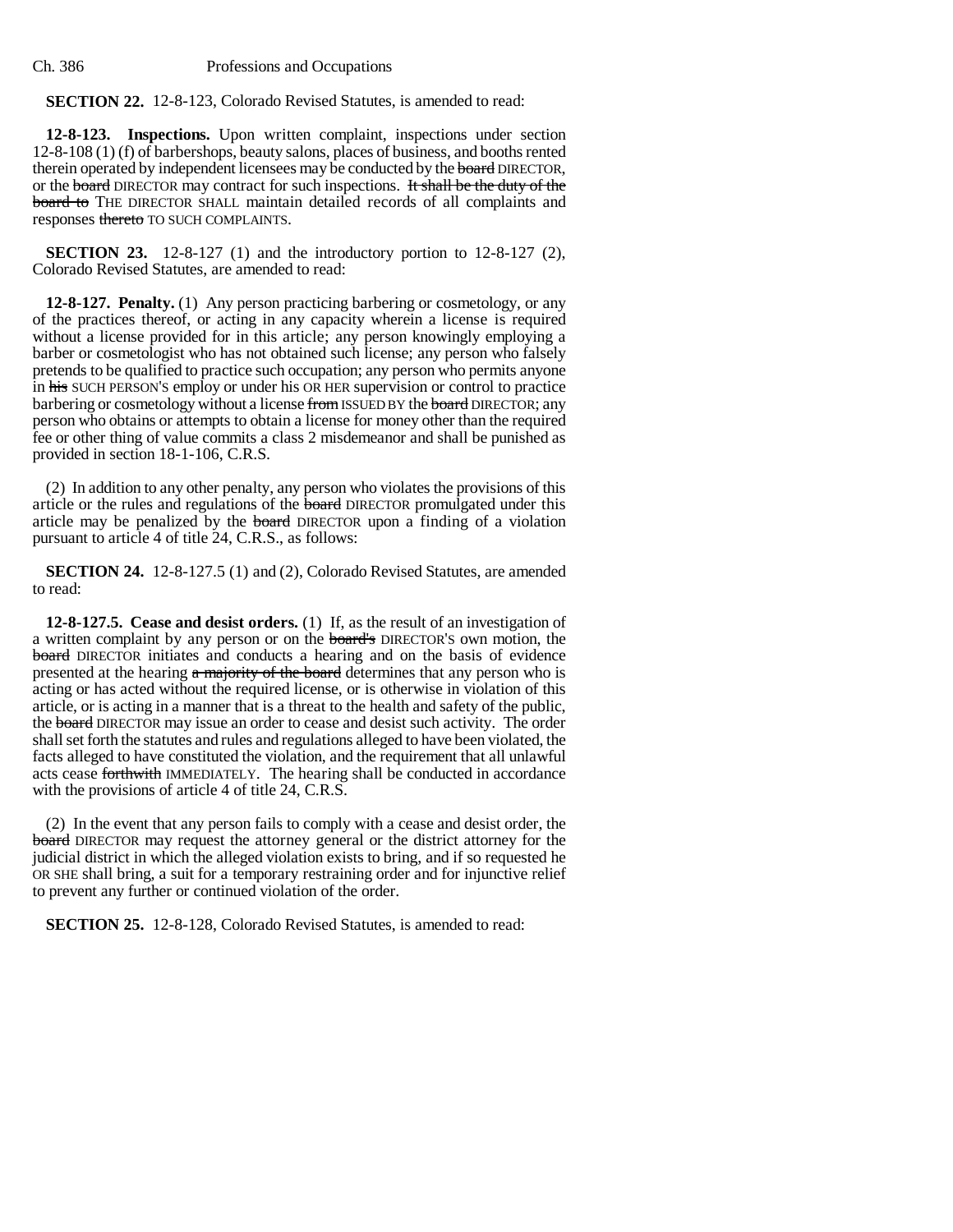**12-8-128. Enforcement.** It is the duty of the district attorneys of each judicial district of this state and the attorney general of this state to prosecute all persons charged with the violation of any of the provisions of this article. It is the duty of the administrator of the board, under the direction of the board, DIRECTOR to aid said attorneys in the enforcement of this article.

**SECTION 26.** 12-8-129, Colorado Revised Statutes, is amended to read:

**12-8-129. Investigations.** The practice and procedure of the **board** DIRECTOR with respect to any investigation by the **board** DIRECTOR authorized by this article shall be in accordance with rules and regulations promulgated by the board DIRECTOR, which rules and regulations shall provide for, but need not be limited to, investigation powers, including the right to enter the premises of any place of business registered or subject to registration under this article at any time said business is open or has members of the public present on the premises.

**SECTION 27.** 12-8-131 (1), (2), (5), (6), and (7), Colorado Revised Statutes, are amended to read:

**12-8-131. Disciplinary proceedings - administrative law judges - judicial review.** (1) The **board** DIRECTOR may, through the department of regulatory agencies, employ administrative law judges to conduct hearings as provided by this section or on any matter within the **board's** DIRECTOR'S jurisdiction upon such conditions and terms as the **board** DIRECTOR may determine.

(2) A proceeding for discipline of a licensee shall be commenced when the board DIRECTOR has reasonable grounds to believe that a licensee under the board's jurisdiction has committed acts which may violate the provisions of this article. Such grounds may be established by an investigation begun by the **board on its** DIRECTOR ON THE DIRECTOR'S own motion or by an investigation pursuant to a written complaint.

(5) The administrative law judge shall make an initial decision, which shall include a statement of findings and conclusions upon all the material issues of fact and law presented by the record and the appropriate order, sanction, or relief. In the absence of an appeal to the board DIRECTOR or a review upon motion of the board DIRECTOR within thirty days after service of the initial decision of the administrative law judge, the initial decision shall become the decision of the board DIRECTOR.

(6) Review by the board DIRECTOR of the initial decision of the administrative law judge upon appeal or upon the board's DIRECTOR'S own motion shall be conducted in accordance with section 24-4-105, C.R.S. The findings of fact made by the administrative law judge shall not be set aside by the **board** DIRECTOR on review unless such findings are contrary to the weight of the evidence. The board DIRECTOR may remand the matter to the administrative law judge for such further proceedings as it THE DIRECTOR may direct, or it THE DIRECTOR may affirm, set aside, or modify the order, sanction, or relief entered, in conformity with the facts and the law. Each decision shall be served as prescribed by section 24-4-105, C.R.S.

(7) Final **board** action BY THE DIRECTOR may be judicially reviewed. The court of appeals shall have initial jurisdiction to review all final actions and orders that are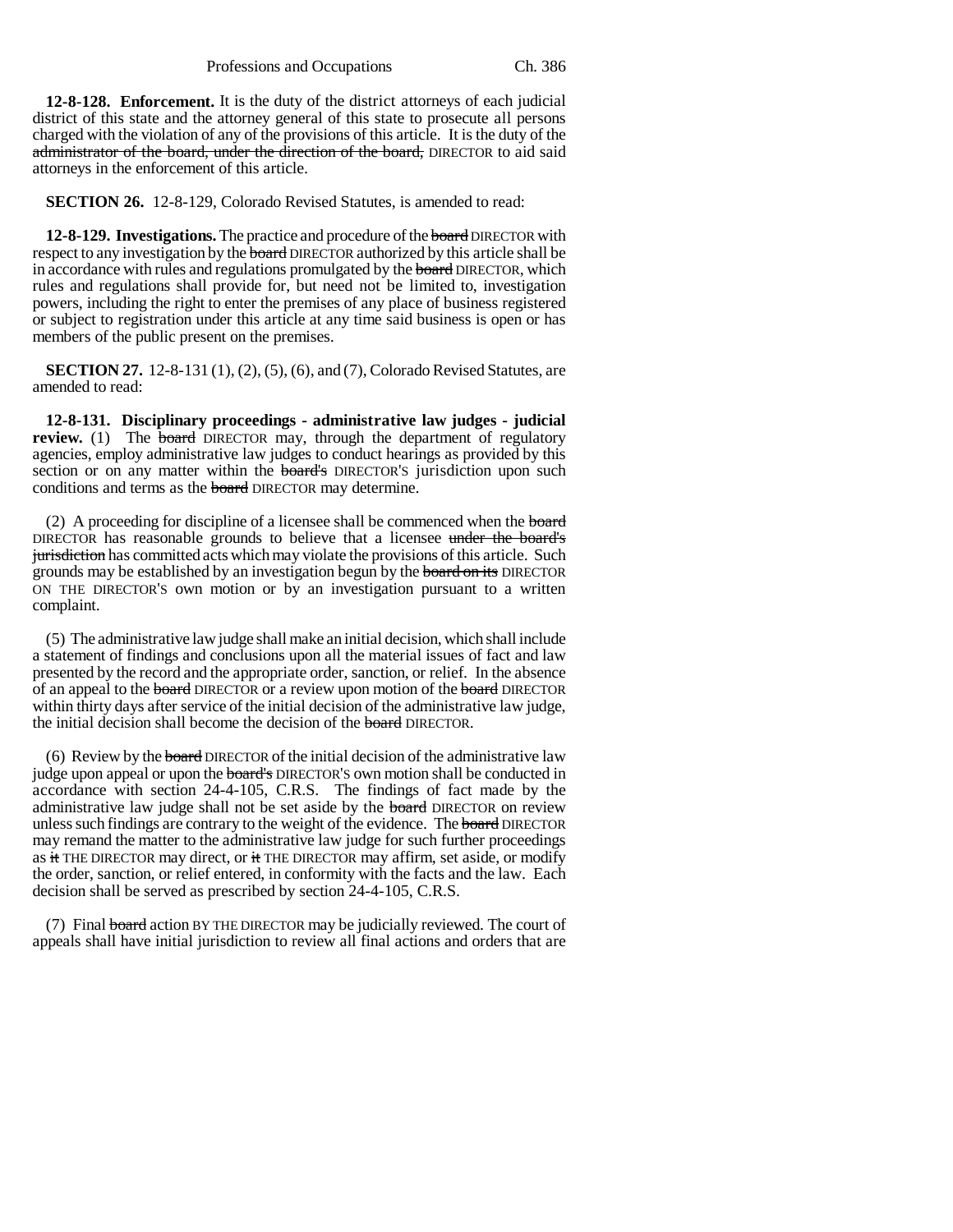subject to judicial review. Such proceedings shall be conducted in accordance with section 24-4-106 (11), C.R.S.

**SECTION 28.** The introductory portion to 12-8-132 (1) and 12-8-132 (1) (a), (1) (e), and (1) (i), Colorado Revised Statutes, are amended to read:

**12-8-132. Grounds for denial, revocation, or suspension of license.** (1) The board DIRECTOR may deny, revoke, suspend, or make probationary any license issued under its THE DIRECTOR'S authority pursuant to this article upon proof that the licensee:

(a) Has been convicted of or has entered a plea of nolo contendere to a felony. In considering the conviction of or such plea to any such crime, the board DIRECTOR shall be governed by the provisions of section 24-5-101, C.R.S.

(e) Has violated any of the provisions of this article OR ANY VALID ORDER OF THE DIRECTOR;

(i) Fails to comply with the rules promulgated by the **board** DIRECTOR as provided in section  $\frac{12-8-109}{2}$  12-8-108 (1) (a); or

**SECTION 29.** 12-8-133, Colorado Revised Statutes, is amended to read:

**12-8-133. Repeal of article.** This article is repealed, effective July 1, 2000 2005. Prior to such repeal, the state board of barbers and cosmetologists LICENSING FUNCTIONS OF THE DIRECTOR shall be reviewed as provided for in section 24-34-104, C.R.S.

**SECTION 30.** 2-3-1203 (3) (r), Colorado Revised Statutes, is amended BY THE ADDITION OF A NEW SUBPARAGRAPH to read:

**2-3-1203. Sunset review of advisory committees.** (3) The following dates are the dates for which the statutory authorization for the designated advisory committees is scheduled for repeal:

(r) July 1, 2005:

(III) THE ADVISORY COMMITTEE APPOINTED PURSUANT TO SECTION 12-8-108 (2), C.R.S., BY THE DIRECTOR OF THE DIVISION OF REGISTRATIONS IN THE DEPARTMENT OF REGULATORY AGENCIES.

**SECTION 31. Repeal.** 24-1-122 (3) (e), Colorado Revised Statutes, is repealed as follows:

**24-1-122. Department of regulatory agencies - creation.** (3) The following boards and agencies are transferred by a **type 1** transfer to the department of regulatory agencies and allocated to the division of registrations:

(e) State board of barbers and cosmetologists, created by article 8 of title 12, C.R.S.;